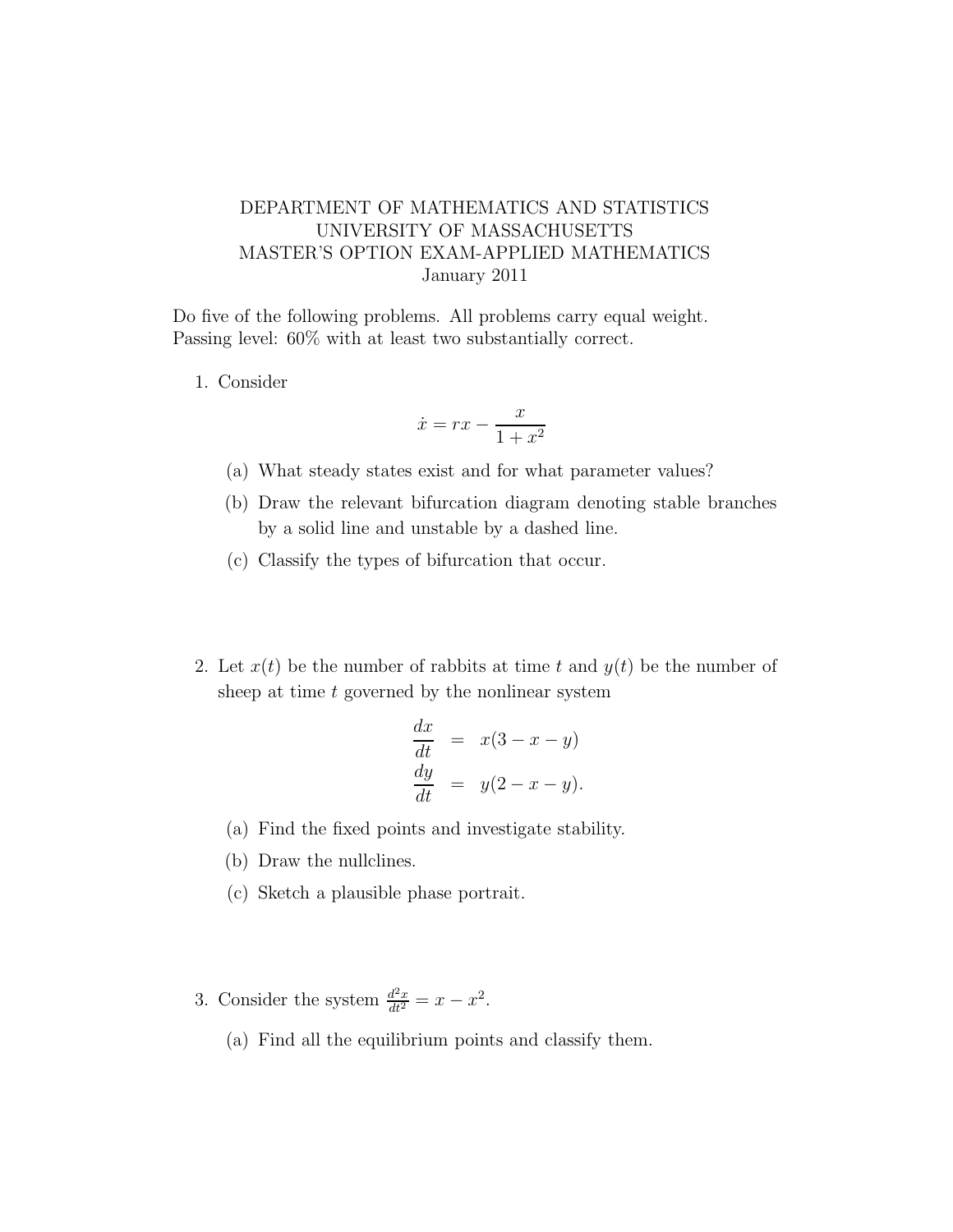- (b) Find a conserved quantity.
- (c) Using the conserved quantity sketch the phase portrait.
- 4. Prove the existence of a unique solution for the problem  $u_t = k u_{xx}$ ,  $u(x, 0) = \phi(x), u(0, t) = u(l, t) = 0$  in two ways:
	- (a) using the maximum principle;
	- (b) using the energy method.
	- (a) Find  $u(x, t)$  that satisfies:

$$
u_t = k u_{xx}
$$

and also  $u(0, t) = 0$ ,  $u(L, t) = 0$ ,  $u(x, 0) = x$ .

(b) Apply Parseval's identity for the Fourier series decomposition of  $f(x) = x$  (that you computed in part a) to determine

$$
\sum_{n=1}^{\infty} \frac{1}{n^2}
$$

5. (a) Find a harmonic function  $u(r, \theta)$  inside a wedge defined by the three sides:  $\theta = 0$ ,  $\theta = \beta$  and  $r = a$ , which satisfies the boundary conditions

$$
u(r, \theta = 0) = 0
$$
,  $u(r, \theta = \beta) = 0$ ,  $u(r = a, \theta) = h(\theta)$ .

(b) Apply this general solution to the special case of a semi-disk with  $\beta = \pi$ ,  $a = 1$  and  $h(\theta) = 3 \sin(\theta) - 7 \sin(2\theta)$ , to find  $u(r, \theta)$  in this case.